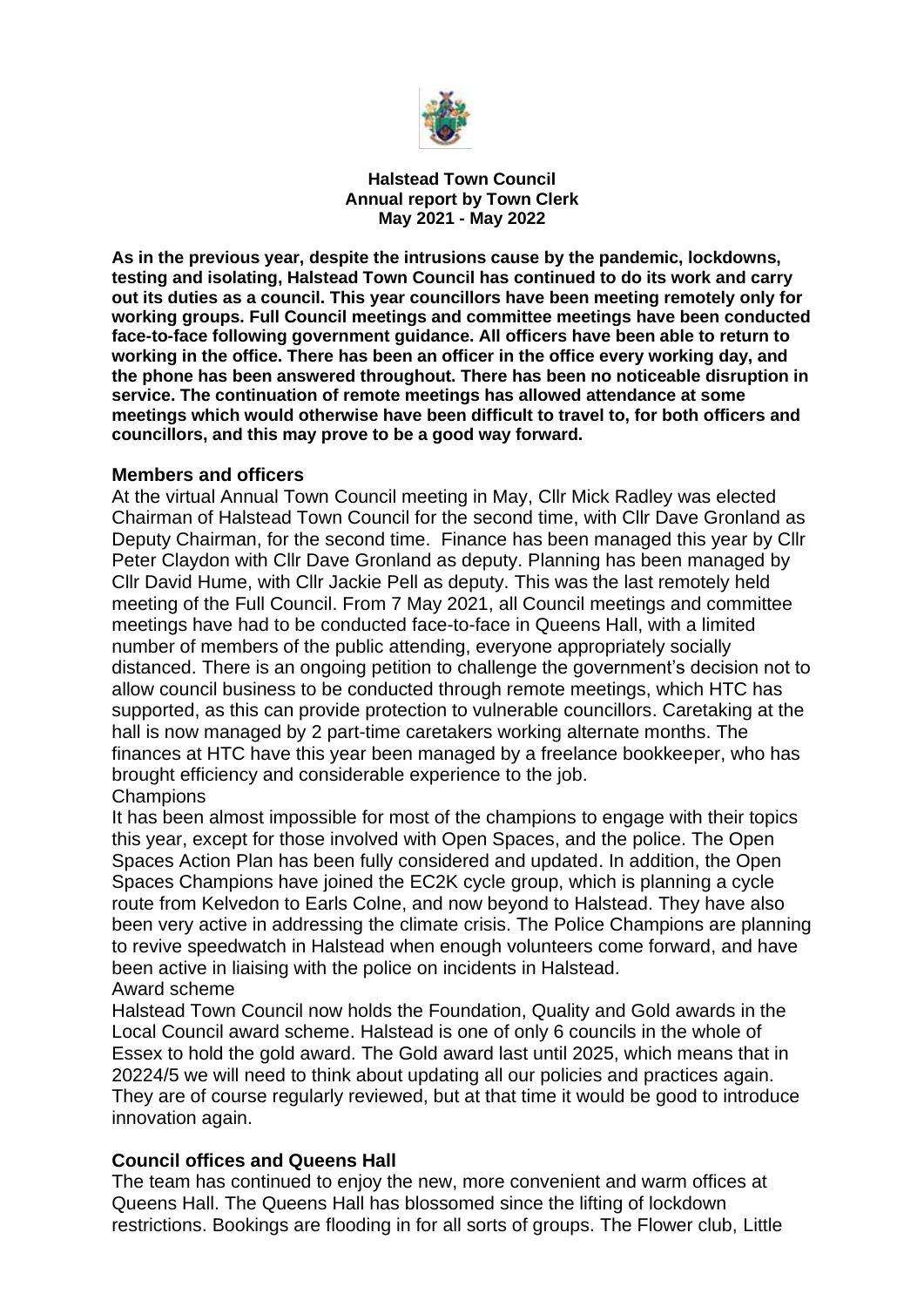City, the U3A, the model flying club, the Wine and social club have all returned, along with new clients such as The Big Sing, the Crafty ladies. TLC care homes have managed to continue with their training, and Provide, part of the NHS, regularly holds sessions. Queens Hall is also being used as a vaccination centre. In addition, the regular parties, for young and old are returning. The hall is busier than ever, proving its value as a community asset.

### **Finance**

HTC endeavours to keep the precept for Halstead (the part of the Council tax collected by BDC and given to HTC to run the council) at a modest level, with a very moderate increase each year to keep in line with inflation. It was agreed at the Council meeting in January 2022 to raise the council tax in the financial year 2022/23 by 2% in line with inflation, which is equal to an increase of 0.94p per household in Band D Council Tax. In spite of the financial difficulties caused to all by the pandemic and by current inflation, it is felt prudent to maintain the practice of a small increase each year to enable the council to maintain its programme of activities and services for the coming year.

HTC has made a startling financial recovery over the past year. Once the hall reopened permanently, and other businesses in the town were able to open again, income has returned.

A new internal auditor was appointed in autumn 2019 and she has carried out all internal audits since then. External audits have been returned satisfactorily with no comment.

HTC has continued to explore the opportunities offered by direct credit online payments. All payments approved at Council meetings are now paid through direct credit, and this is not only much more efficient than writing a cheque and posting it, but it is also a much cheaper way to pay our suppliers**.** 

# **Activities**

The first few months of 21/22 were dogged by constant surges in Covid infections and consequent lockdowns. However, from July 21 onwards, the situation has improved enormously, with activities now almost returned to normal. Two bands played in the park and many residents were delighted to attend. HTC was able to restart its outings programme, and ran 2 modest trips in September and October 21, which were welcomed, and followed by a Christmas party for those who had taken part. In addition, the traditional Christmas Fayre and Lights switch-on took place, the spirits of the crowd barely dampened by the rain and cold. The Christmas Fayre is now organised under the aegis of the Town Council, to be managed by councillors. The torchlight procession was the busiest ever, and run with the help of volunteers from Braintree District Council, and followed by the civic reception. The civic service on 3 April 22 was able to go ahead for the first time in 2 years, although the Mayor unfortunately was struck down by Covid and unable to enjoy his civic service, so the Vice chairman Cllr Gronland stood in for him.

### **Communication and digitisation**

The Council continues to make use on a daily basis of the huge advantages offered by 21<sup>st</sup> century technology. Almost all communication is carried out by email, and councillors and staff have been able to attend many meetings, and training sessions via zoom or Microsoft teams, which has allowed them to be present at a wide range of events without any travel being involved. Training for the new car park machines, and for the use of MiPermit has all been carried out remotely but with good visual access**.**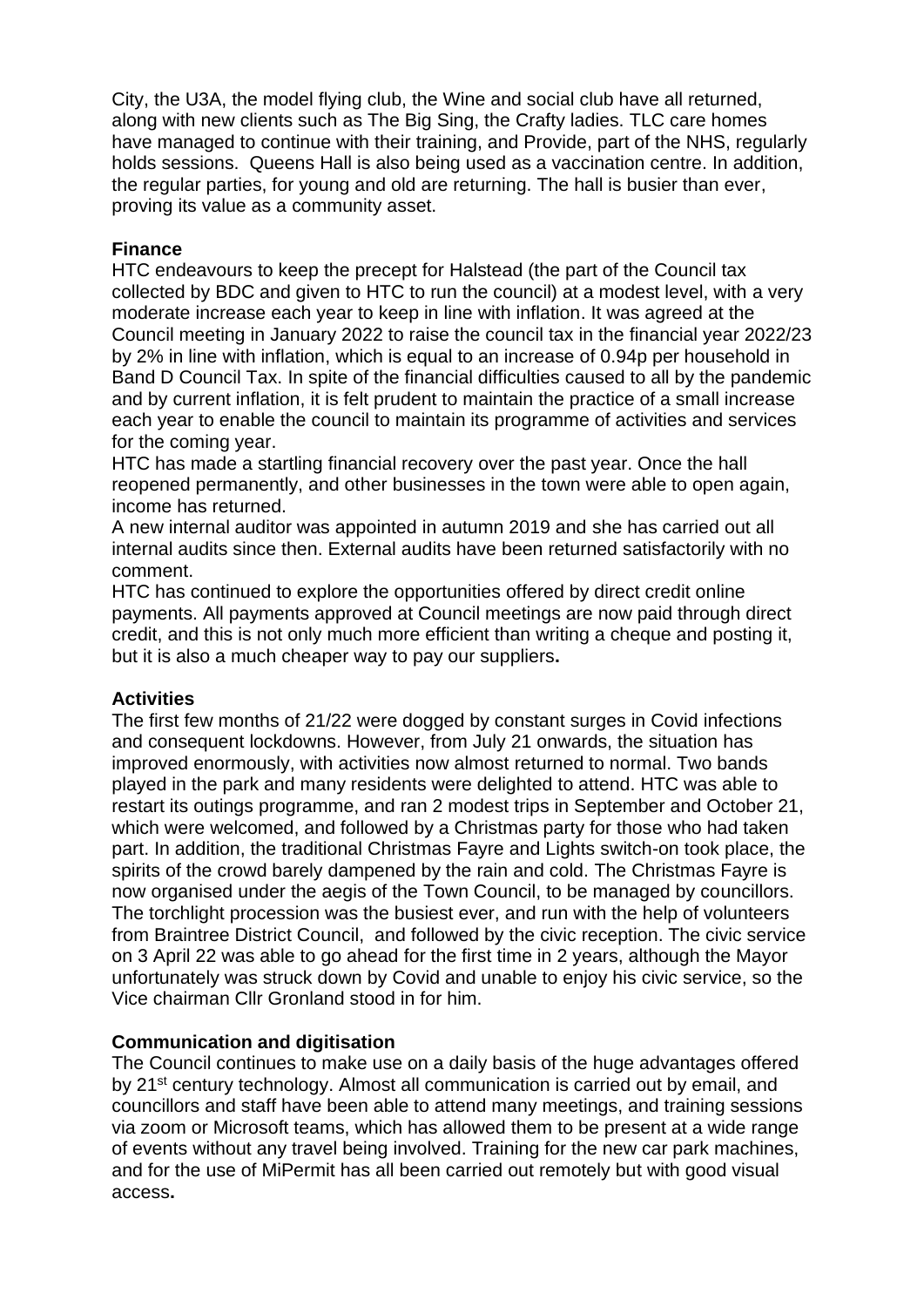# **Planning**

HTC considers all planning applications made for Halstead through BDC. HTC is a consultee and therefore cannot make decisions, but can make recommendations. All sites destined for large developments have been handled with particular care for detail. The Council is sympathetic to the views of local residents where a development can be seen to overload the local infrastructure in schools, health care provision and parking, and on many occasions objects to such developments. Car Parks

The 4 carparks in the town which are owned and managed by HTC, are well used, and the opportunity to buy permits is greatly appreciated by both residents and local businesses. These cost approximately half the cost of a daily ticket for the year. Permits were offered in the Chapel Street car park for the first time in 2018, and all 9 offered were taken up. A further 6 permits were offered at the Chapel Street car park from April 2019, and all have been taken up. It remains free to park in pay-anddisplay car parks after 15.00.

The Council has taken some big decisions over the past year relating to carparks. Firstly it realised, particularly when the public was reluctant to touch the car park machines during the pandemic, that it would need to provide other ways of paying. This has been solved by the installation of 2 modern machines which take cash and card payments. Strangely, the uptake of card payments has not been as great as expected, but no doubt will grow. The machines are highly efficient and free of breakdown. Secondly, the Council installed Mipermit payment by phone and app from 1 April 2022, which has been requested by some. With this comes the possibility of paying for permits through a portal linked to the HTC website. It is expected that this aspect of Mipermit will be up and running a little later in the year. As part of its policy on working to combat the effects of climate change, HTC is still planning to install EV chargepoints in Chapel Street and also in Butler Road carpark. This is a complex and lengthy process, but progress has now been achieved, and installation is expected in 2022.

### **Allotments**

There are approximately 200 allotments for rent in Halstead. There has been increased demand for these during recent lockdowns**.** 

# **Churchyard walls**

HTC has been working over the past few months to resolve an issue relating to the wall in St Andrews churchyard, which runs from Colchester Road to Parsonage Street behind the church. The wall is leaning and we were concerned about the next door garden. Fortunately, our structural engineer has said that the wall is not likely to fall, and has advised that the tree should come down and the wall be repaired, which we will do very soon.

# **Empire Theatre**

HTC and the Empire Theatre Trust are working together on a National Lottery application to replace the roof, and the heating system**.**

### **Footbridge**

The footbridge reopened in 2021, and is now fully functional as a quick way from Bridge Street to Sainsburys and Chapel Street. There is still some work to be done under water to the structure, and this will be done in summer 2022.

### **Infrastructure**

The Council has been working with members of BDC, ECC and the local surgery to explore and contribute to the changing infrastructure needs of the town, in terms of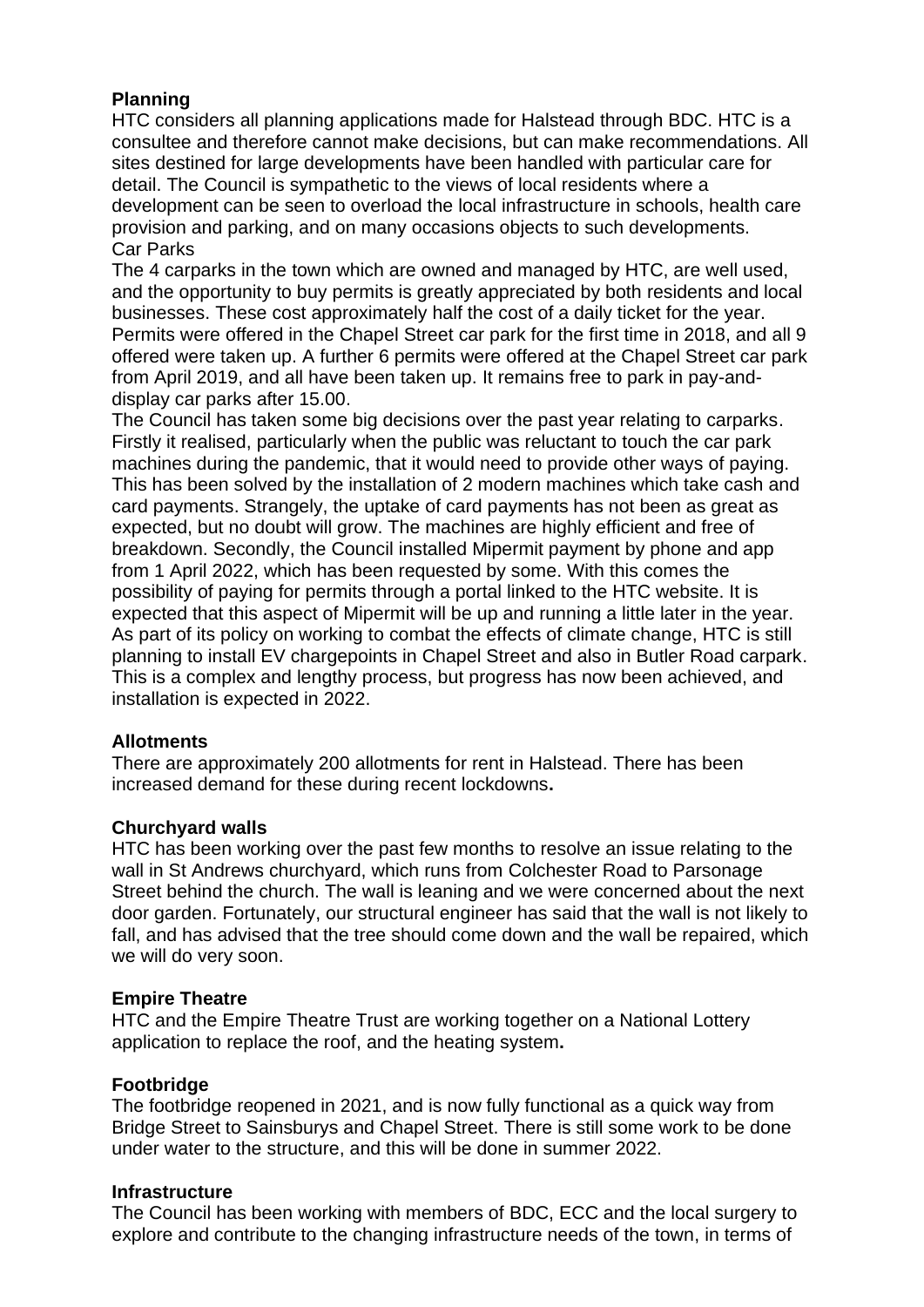schools, roads and health. This work on infrastructure forms part of the Action plan for the Council, which can be viewed on the HTC website. This work is ongoing, and will need the dogged determination of future councillors, and their understanding of the processes, in order for them to be able to assist in preparing the town for its growing population. The work now is being carried out by pairs of Champions working on different aspects of the infrastructure, and updating the Action Plan as progress is achieved.

Cllr Gabrielle Spray, BDC Member for the Colnes, addressed the August meeting of HTC to explain how the Local Plan would help in preventing undesirable developments.

BDC has now signed off for tender the plans for the regeneration of the Town Centre.

Discussion on the strategic lorry routes through Halstead and Sudbury was revived and it was agreed with Essex Highways that the recommended route for heavy traffic from the A12 would be changed so that heavy traffic would continue up as far as Colchester and then go to Sudbury from there.

Plans for the tennis courts at Courtaulds Sports Ground are under discussion, funded by S106 developer contributions.

HTC councillors now regularly attend meetings of the EC2K group which is attempting to establish a cycle route from Kelvedon to Halstead**.**

### **Halstead in Bloom**

Halstead in Bloom has decided not to enter the Anglia in Bloom competition in 2022, as it feels lacking in manpower. HiB has been flourishing for the past 20 years, and some of its members feel no longer capable of doing the heavy work, involving kneeling and bending, and they have asked HTC for help. It is not yet clear what the outcome of this will be, but HTC will be doing its utmost to support the organisation which has brought floral splendour to Halstead for so long. The flowers characterise Halstead and are the main attraction for visitors, and everyone wants this to continue. This has also led to a review of the agreement between ECC, BDC, HTC and Halstead in Bloom. Cllr Siddall has helped HiB by organising at his own expense the removal of the oversized magnolia trees from the High Street**.** 

### **Crime and Policing**

Despite the pandemic HTC has continued its collaboration with the community policing team and the specials. CCTV now installed at Courtaulds and Butler Road car park has assisted the police on several occasions in tracking down criminals. The Council would like to restart Speedwatch patrols but so far there are not enough volunteers to do this.

### **Community Hub**

The Council is continuing to maintain ongoing discussions with the Trustees for the Community hub, to work together on this project.

### **Grants**

In 2021/22, £4000, was made available for local organisations Almost all of this was given out in grants to a wide range of local organisations. In 2022, the amount available for grants has been increased to £6000. Applications must be with the Town Clerk by 30 June 2022.